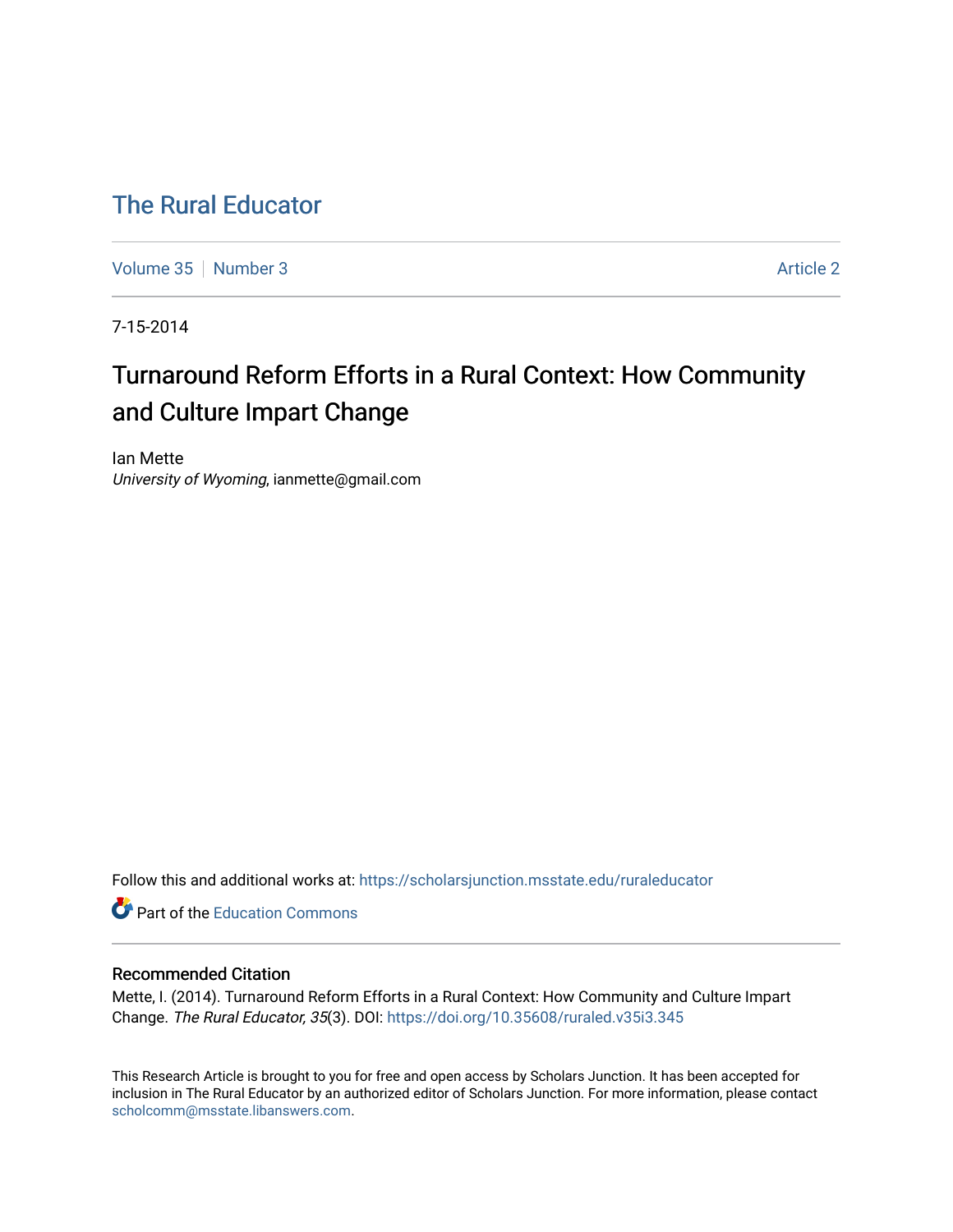# **Turnaround Reform Efforts in a Rural Context: How Community and Culture Impart Change**

## **Ian Mette** *University of Wyoming*

*This article furthers research on the necessary components of what supports successful school turnaround, and also explores how and why two rural schools taking part in a Midwest State Turnaround School Project were successful in implementing school turnaround policy. Perceptions of building principals, district administrators, and regional support staff implementing turnaround policy were considered. Data were collected from 13 participants and analyses focused on the culture created and leadership provided by two rural school districts during the State Turnaround Schools Project implementation. Previous research has detailed district communication, district support of the turnaround principal, and shared leadership as important factors. However this article explores how and why the two participating rural school districts were successful implementing school turnaround and identifies the cultural and community conditions that support school turnaround in a rural setting.*

**Keywords**: turnaround schools, school turnaround, school reform, accountability policy, rural turnaround

This study explored how four school districts, two rural and two urban, implemented a State Turnaround Schools Project. It compared cultural settings and community involvement in two successful rural school districts and two unsuccessful urban school districts. Duke (2008) defines the term *turnaround school* as a reform effort to improve chronically low student achievement on standardized tests in a rapid manner, over a period of two or more consecutive years, using a highly prescriptive process that focuses on data-driven instruction to produce results and revamp the organizational instructional process.

In rural areas, schools face significant challenges, such as retaining effective principals and teachers, maintaining strong community partnerships, and meeting accountability standards without the help of increased funding (Erwin, Winn, & Erwin, 2011; Monk, 2007). Previous research (Mette, 2013) has detailed the importance of turnaround schools clearly communicating with turnaround consultants and support personnel, providing district support and promoting community involvement, and the necessity of employing a shared leadership and shared accountability approach. However there is a real need to detail not just *what* comprises successful turnaround, but also to identify *how* and *why* these rural schools were successful in their turnaround policy implementation and initiative. Thus, this article seeks to bridge the gap between theory and practice, particularly regarding the impact and implementation of federally-funded programs in rural

school districts that promote wide, sweeping reform efforts that are relatively uninformed by research.

#### **Turnaround School Policy**

When President Obama proposed signing the reauthorization of the Elementary and Secondary Education Act in March 2010, the United States Department of Education published a document titled *A Blueprint for Reform*, which presents a "reenvisioned federal role in education" for turning around America's lowest-performing schools (U.S. DOE, 2010, p. 2). Within this document, the federal government suggests rapid and dramatic changes to our nation's lowest performing schools, using purportedly innovative approaches to challenge traditional school instruction. However, turnaround policy provides a pejorative focus on using standardized tests as the main method of measuring school improvement performance and typically ignores socioeconomic factors, such as poverty and race (Trujillo & Renée, 2012). As such, turnaround school policy is seen as a lightning rod for debate among researchers and practitioners as policy makers and consulting companies continue to increase their influence on reform efforts within the American public school system.

The School Improvement Grant (SIG) initiative, which provides funding for the nation's lowestperforming schools (U.S. Department of Education [DOE], 2011), allows districts to use a portion of the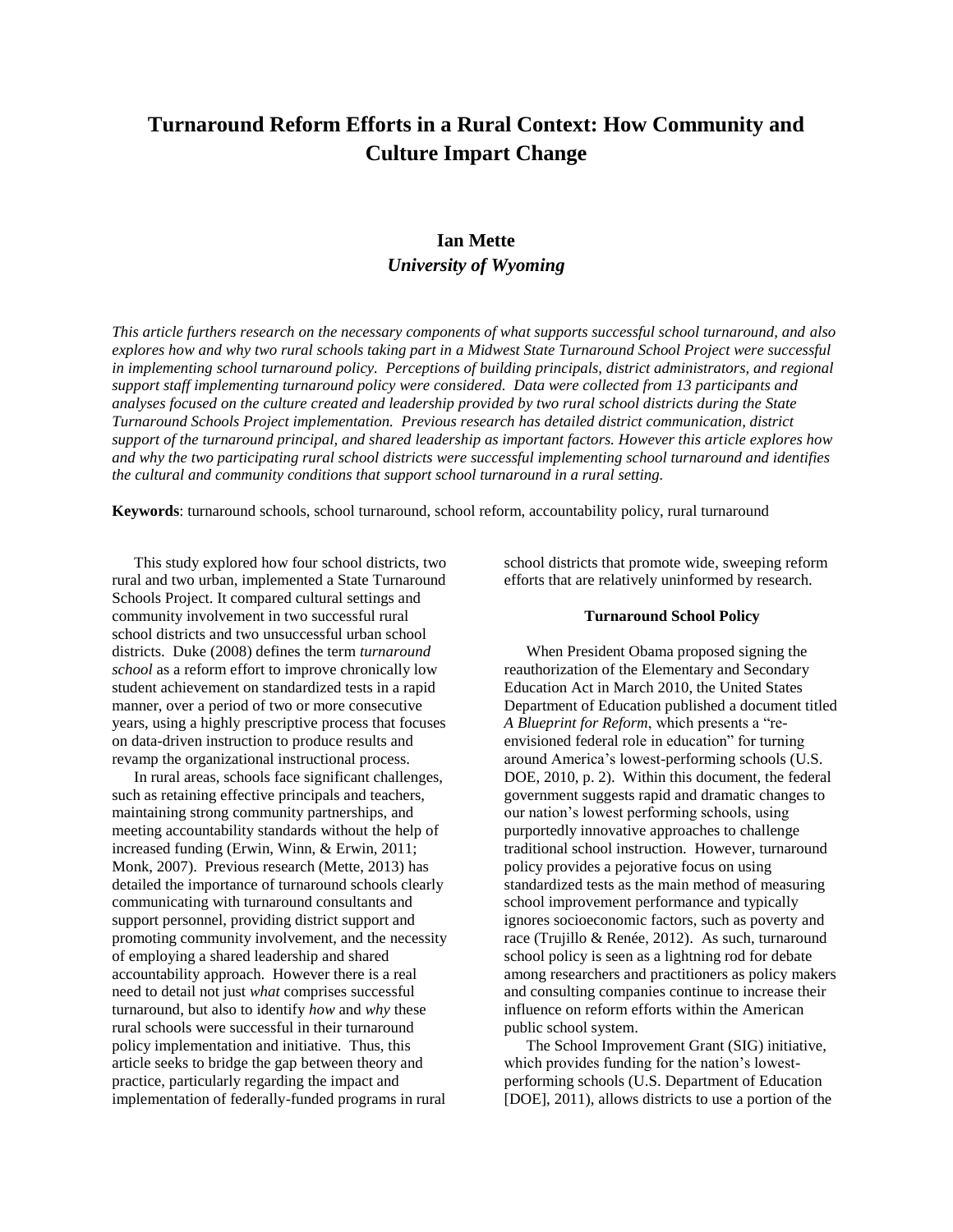grant funding to partner with nonprofit organizations to assist in turnaround initiatives (U.S. DOE, 2010). These flexible funding mechanisms have created a large body of relatively recently written turnaround literature that contains methodological errors and provides an over reliance on standardized test scores to measure improved school performance (Trujillo & Renée, 2012). Moreover, turnaround school policy has blurred the line between the private and public sectors, using the notion of turnaround policy as a commodity that can be sold and bought using a market-based approach to solve America's educational problems (Mette, 2013).

Turnaround school policy has historical roots in the business world, drawing on research from the organizational science of the 1980s (Murphy, 2008), attempting to link literatures that describe the turnaround of other failing organizations outside the education sector in the hopes of extrapolating guidelines to help schools undertake similar successful turnarounds. Moreover, academics posit there are lessons to be learned from the business world for educators and policy makers, specifically giving greater focus and attention towards leadership, efficiency, continuous monitoring of outcomes, and quality assessment (Murphy, 2010). The organizational sciences turnaround literature from the 1980s points to these areas of improvement as well. For example, O'Neill (1986) defined turnaround as a process that results in an organization ending its decline, requiring a prolonged implementation to respond to the needs of a changed environment. Additionally, in order for the turnaround strategy to be effective, a leader must analyze the specific needs of an organization and match appropriate strategies to reverse decline (Bibeault, 1982). In other words, a one-size-fits-all approach does not work for organizational turnaround; thus strategies must be developed based on the demands specific to the industry (Harrigan, 1988).

While there is a large body of literature on the concept of organizational turnaround in the private sector, few research-based sources exist regarding the application of turnaround efforts in schools (Boyne, 2006; Leithwood & Strauss, 2008; Murphy & Meyers, 2008). Additionally, a swath of organizational science research concludes that turnaround efforts result in failure much more often than success (Pearce & Robbins, 1993; Shuchman & White, 1995; Slatter, Lovett, & Barlow, 2006). Therefore, researchers and practitioners should take a critical approach when analyzing the choice of the federal government to sponsor a reform initiative that has little evidence to support the likelihood of an initiative translating from the private sector to the public sector. Moreover, when schools are successful in implementing turnaround school policy, the evidence of how this was accomplished should be examined and studied for future implications for practice and to attempt to replicate results.

#### **Rural School Reform Efforts**

Addressing school reform from a rural perspective, as well as the challenges that rural school districts face, is an important component in improving our American public school system. Over 20% of all students in America are identified as being enrolled in a rural school, rural school district enrollment is growing at a faster pace than non-rural school districts, and factors of race, poverty, and special education needs increasingly add complex layers to rural education (Strange, Johnson, Showalter, & Klein, 2012). Additionally, the federal government specifically addresses the need to provide specific funding and support for rural school districts in *A Blueprint for Reform* by providing technical support and improving traditional capacity constraints (U.S. DOE, 2010). As a result, a need exists to study how school reform efforts in rural settings are implemented, how they differ from nonrural settings, and why school reform efforts in rural settings may need to vary from non-rural settings.

Rural schools can have similar levels of poverty compared to their urban counterparts and often struggle to retain high performing educators in a similar manner as highly urbanized school districts (Ayers, 2011). Additionally, while many rural schools often serve as a center for community activity and pride, rural school systems can also struggle connecting and communicating with families (White & Sheridan, 2011). As rural school districts help implement reform efforts within individual school buildings, it is important to engage the community with the reform effort to garner support and inform the community of changes in school practices. Just as important, school district personnel need to have a strong relationship with the building principal to provide the political support necessary to impart change in an often ingrained system of instruction.

Often rural school districts are charged with implementing reform efforts without an increase in budgetary support needed to enact improvement measures. Johnson (2006) posits that a lack of financial resources perpetuates achievement gaps for rural students, particularly among low socioeconomic students. As rural school districts attempt to implement school reform efforts to improve student achievement, practitioners and researchers need to acknowledge these efforts may look different than in non-rural settings, and that rural improvement efforts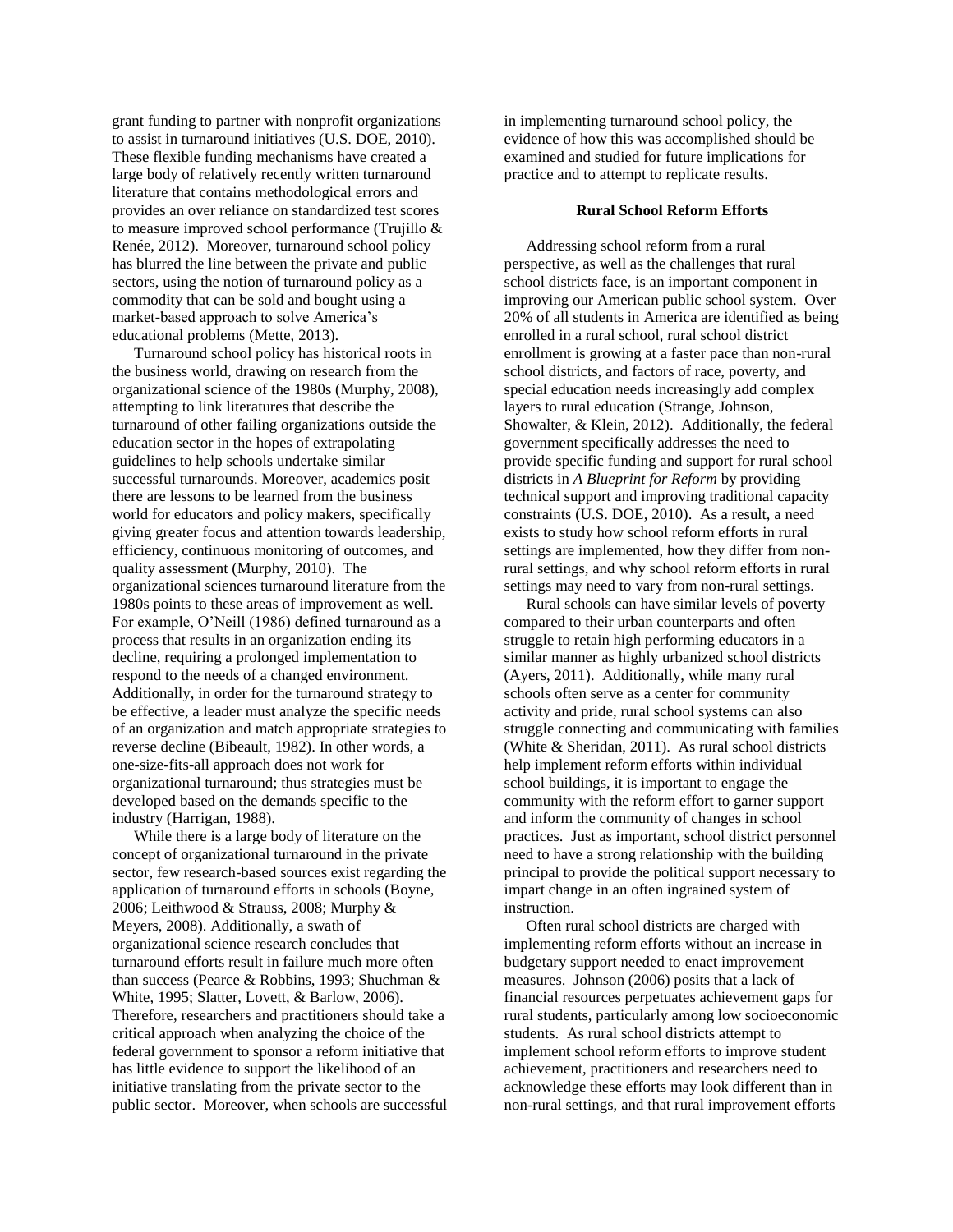may require creativity to solve contextual problems of improvement (Nelson, 2010). Moreover, understanding how and why rural school districts determine creative solutions to support school reform implementation could lead to a greater understanding of federally funded reform policies and inform practitioners, researchers, and policy makers to provide insight to the creation of future school reform efforts.

#### **Method**

This research is a re-analysis of the Mette (2013) dataset which originally explored the application and transformation of a Midwest State Turnaround Schools Project. As previously noted, the current study aims to extend this original work by more closely examining proximal process factors underling rural school success. With federally provided funds, the State Department of Education (SDOE) created a program of support to help improve the lowest performing schools in the state. Using the University of Virginia (UVA) Turnaround Program as the foundation for professional development training, the SDOE developed a statewide turnaround model that provided ongoing support targeting the improvement of student achievement through improved executive leadership of school building principals. The UVA Turnaround Program was chosen by the SDOE due to the fact the model was a two-year program focusing on the best practices of business and education to support executive leadership. Thus, the goal of the State Turnaround School Project was to incorporate the key components of the UVA Turnaround Program and over time incorporate the training received to develop a sustainable, statewide SDOE model of turnaround support.

Four school districts participated in this study – two from a rural region and two from an urban region. Participants from each district included the school building principal, as well as a district-level administrator. Within the rural region, the two participating districts were chosen due to their a) State Turnaround Schools Project successful implementation, b) two consecutive years of proficient state standardized scores, and c) willingness to take part in the study. Within the urban region, the two school districts were chosen due to their a) school reform improvement efforts prior to the State Turnaround School Project, b) participation in a previous evaluative study, and c) willingness to take part in the study.

With the support of multiple Local Centers for Professional Development (LCPD) that are funded by the SDOE to provide ongoing support for school improvement efforts, the goals of the State

Turnaround Schools Project were to help improve the instructional practice of leaders, the ability to evaluate programs and determine instruction via the use of data, and the effectiveness of teacher evaluations. In order to determine the role the LCPD played helping implement the reform effort, a LCPD leader was interviewed from each region, as well as two SDOE staff members who were in charge of supporting schools through School Improvement Grant (SIG) funding. Additionally, an ex-SDOE official, who developed and launched the State Turnaround Schools project, was also interviewed. As such, a purposeful selection of participants at the state level was developed based on support of turnaround school policy implementation.

Field notes, observational data, and interviews were collected to create a better understanding of how school reform efforts were influenced by theory and practice (Stake, 2010). Participant feedback and validation helped inform the study, providing participants the opportunity to review transcripts, clarify thoughts and comments, and ultimately provided participants with a voice to help determine the outcome of the study (Corbin & Strauss, 2008). Using semi-structured interview questions, follow-up questions were determined by initial responses and the interview questions varied in an attempt to respond to individual conversations between the participant and the interviewer. Interviews occurred at the discretion of the participant(s), usually occurring during the school day. A voice recorder was used in all cases at the consent of the participants, and all interviews were transcribed verbatim for analysis. Axial coding was used to identify themes (Strauss & Corbin, 1998), by organizing information into properties, dimensions, and subthemes, and connecting this information to broader themes that emerged throughout the study.

#### **Findings**

Previous findings from this dataset have detailed the importance of turnaround schools clearly communicating with turnaround consultants and support personnel, providing district support and promoting community involvement, and the necessity of employing a shared leadership and shared accountability approach (Mette, 2013). These findings detail *what* comprised successful turnaround in the two rural school buildings; however the current research addresses the details of *how* and *why* the two rural schools were successful in their turnaround policy implementation. Specifically, this article seeks to understand the processes used by the rural schools and detail the transformation of turnaround school policy theory into practice.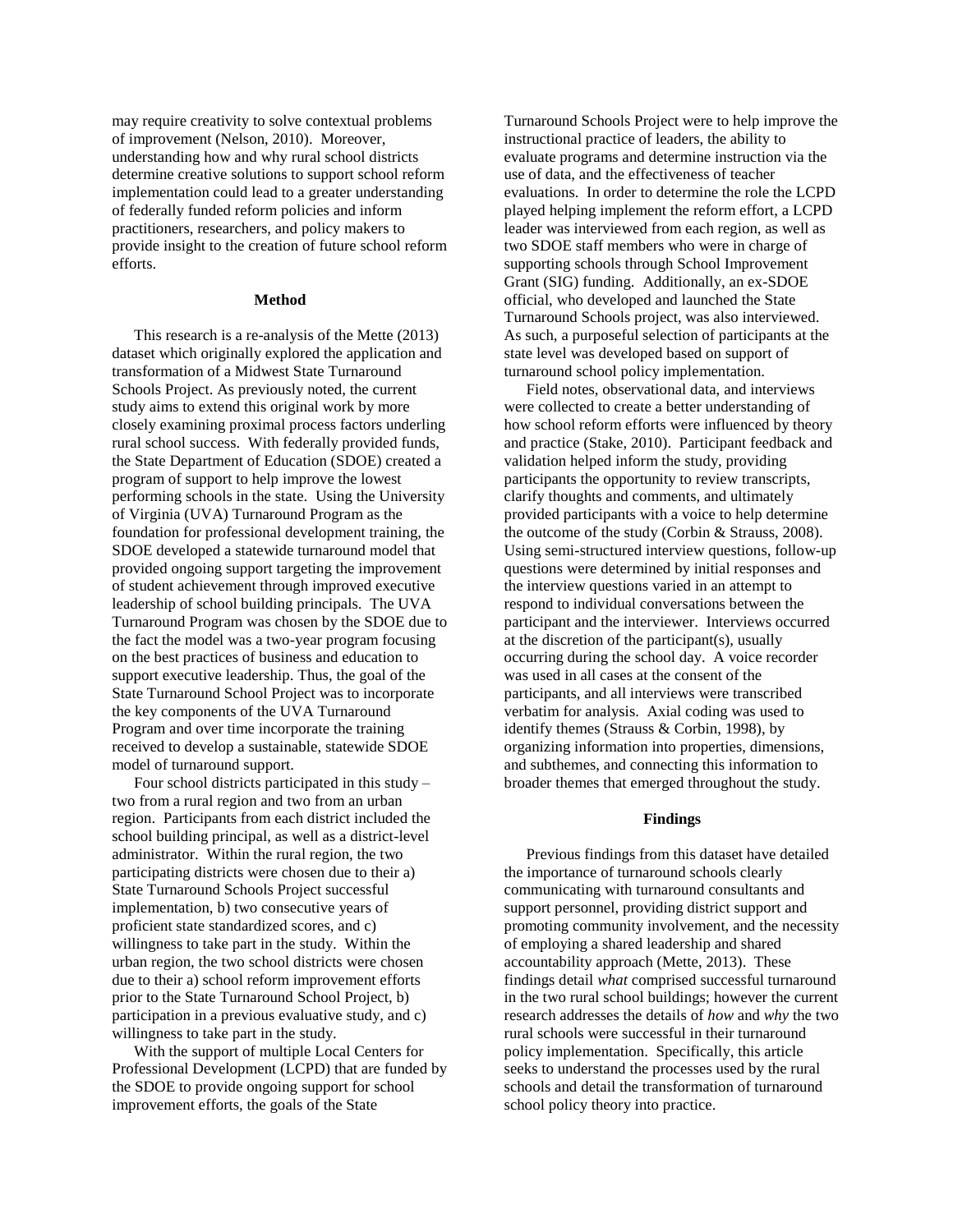#### **Process of Communication**

After leaders from the building and district levels received training from the State Turnaround Schools Project, with the ongoing support of the LCPD staff, they were charged with implementing what they learned and provided consultation updates with the UVA trainers and staff. If the school buildings needed anything to help their school turnaround efforts, they were first to work with their LCPD staff to address areas of improvement. If they needed additional support, they were to contact the UVA staff, who usually contracted out additional support to the school buildings (for example, presenter on data teams, administrative walkthroughs). The intended structure of communication was to directly aid individual schools, which were supported by district-level personnel, to work with the LCPD staff to implement the training provided by UVA staff.

The two rural schools that were successful in implementing the State Turnaround School Project worked closely with both LCPD staff as well as with UVA trainers. LCPD staff provided monthly meetings that allowed districts partaking in the State Turnaround Schools Project to network with other turnaround schools, share out important practices that showed student achievement improvement, and help address how to improve instructional practices within classrooms. The rural LCPD director reflected on how the schools implemented the turnaround reform efforts:

*Our principals met monthly at our office for networking…. We visited each school monthly, and those were walkthroughs. At times I did a lot of modeling in classrooms…the administrative support people, they did more mentoring with the principals. But it was typically we would go in their building, sit down for an hour, 'How are things going? Is there anything I can support you on?' That type of thing*.

Through the close and continual support of LCPD, the rural schools became increasingly invested in the turnaround process. Via meetings with district leadership teams, LCPD and UVA turnaround staff helped to address 90-day improvement plans that were enacted to sustain improvement by meeting short-term target goals. If any piece of the 90-day plan was not met, or resources were not available to accomplish the plan, UVA provided additional support via presentations, webinars, or additional trainers. Comments from staff acknowledge appreciation of the support provided.

*They gave us training on data teams, they gave us training on creating the culture, I mean we had lots of good presentations and good training while we were there, but it was never, when you* 

*go back, make sure that you do these nine things and this should be…. It was go back and start this, and we're here to support you….*

In addition to support, UVA monitored progress and helped keep personnel on track with goals. One principal commented:

*They [UVA] meet with us as principals and checked in on us. We had the 90-day plans and actions that we were going to do, and they had all the different pieces that we needed and then you have to, you know, how are you going to sustain this? And what are you going to use to measure this? They kept a very close eye on us to make sure that we were keeping in line with what our goals were and making sure that we had all the pieces. And if we didn't they would let you know. We had to send them information and then they would call us or do a webinar with us, or they would actually come and talk to us.*

The LCPD director from the urban region, however, stated upfront communication about what the State Turnaround Schools Project offered was absent. He stated that there lacked a "syllabus" or a clear plan of communication that he believes is critical for preparing school leaders for turnaround efforts. What he experienced was the State Turnaround School Project releasing pieces of information as the program unfolded, rather than stating the goals of the program upfront. The urban LCPD director also mentioned the lack to communication from the SDOE regarding the "deliverables" of the State Turnaround School Project, specifically what the district would be required to provide, and what actions the school leaders would have to display. Additionally the urban participants stated a concern about the lack of use of peer-reviewed educational literature in the training. Some participants stated that while lessons can be learned from the business world, school boards or principals do not always have as much autonomy as businesses do. One urban district administrator stated:

*I don't think they felt obligated to prove to us that they knew what they were talking about. I think they acted more like they assumed that we would assume that they knew what they were talking about. And that if they were recommending practices to us, that they were research-based practices.*

A principal from a different urban district also commented that there is not a great deal of research on turnaround schools and that it is still a highly theoretical area of inquiry.

*Our work with UVA was very theoretical. "Good to great." Great! "Good to great." Put that in the context of um… helping me move mediocre*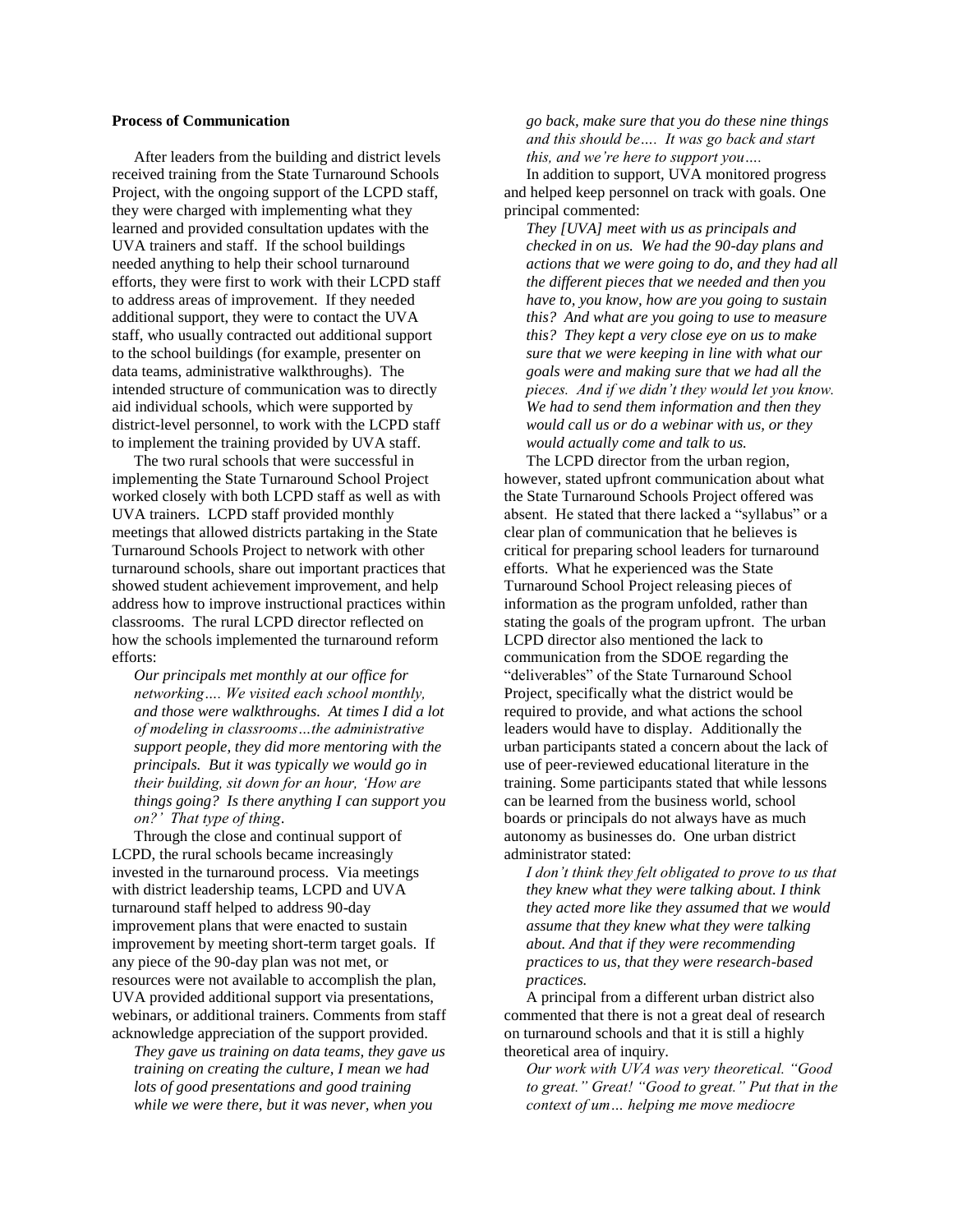#### *teachers to greatness. That's what was missing from the program.*

This principal went on to talk about how the concept of turnaround itself lacks a common definition, and she questioned how schools can measure the concept of sustainability without having long-term data. The urban LCPD director felt that evidence for the efficacy of the State Turnaround School Project was limited to referencing previous participants and highlighting how other leaders had implemented the program within their school buildings. He also stated he could not remember any hard data provided from any one school referencing student achievement growth using benchmark assessments and that he did not recall seeing a large amount of school-related data to support the field of turnaround.

One reason the two rural school districts appeared to be successful in the turnaround school implementation is due to the fact that they accepted the training of the outside consultant as opposed to rejecting participation. The rural LCPD director reflected on why the participating schools accepted the training provided in the State Turnaround Schools Project, and commented on the isolation of the area, the lack of local funding to support large reform efforts at the district level, and the reliance on the LCPD to help provide ongoing professional development. "*They [the rural school districts] really rely on us to help improve their schools…. We're a community, and it's very familial around here.*" By accepting technical support from an outside consultant with the support of the trusted rural LCPD, as well as financial assistance to improve the quality of the professional development provided, the two rural school districts were able to meet school improvement needs.

#### **Providing District Support and Promoting Community Involvement**

In the two rural districts that experienced successful turnaround, both principals commented they were able to make more decisions from a sitebased perspective because the district is smaller and the needs are specific to their schools. The principals also mentioned knowing they have the support of their school board and their central office to make whatever changes are necessary was an integral part of their success. Both principals observed many of the schools from other districts attending the UVA training did not seem to have this autonomy. One rural principal reflected on a conversation where her superintended provided additional funding necessary for an assessment program:

*We had a whole list of things that we wanted to do and of course that takes money, and so we set up a meeting with the superintendent and the three of us went over and we just told him what the important aspects, what we just felt like we were going to have to do. And one of them was getting, which, and that was, getting a… a STI…a benchmark assessment program. We needed somebody to come in and build this for us. Because there was no way, we didn't have the resources.*

Another rural principal reflected on how she observed other turnaround school principals struggle to receive support from central office administrators:

*I had principals [in my training] that it was a fight for them to change anything. Their school board and their [superintendent]—they didn't have the support that I did…. They, and I mean, I'm not going to lie, I know there were several principals that they ended up leaving their jobs because, it's like they weren't going to let them change. You know what I mean?*

While the two successful rural participants do produce some evidence that turnaround school policy can be successful, a key element is identifying *how* the school building and central office leaders chose to implement the turnaround school policy. The districts that supported individual schools that successfully implemented turnaround chose to work closely with the State Turnaround Schools Project trainers, openly communicate the turnaround process with all stakeholders, place strong leadership their turnaround buildings, and provide a high level of district support.

Another important area of rural school turnaround is the notion of promoting community involvement by addressing the local concerns of students, parents, and community members. One rural principal commented.

*Like I said, the…bully-free/fight-free program that we just implemented, and we actually went to the community and, we're calling it [our Mascot] Crusade, and it's our fight against bullying…. We're not going to tolerate it anymore. I want every child to come here and feel safe and want to come to school and not cry because they don't want to come because people are bullying them. And [students are] telling their parents or their grandparents that they don't want to live anymore and they're nine years old? So we have had this big push and we've seen an improvement in it…and the community joined in to help us.*

Moreover, the successful rural principals reflected on the specific work that was required to listen to the stakeholders to create greater buy-in within the community, specifically reflecting on the training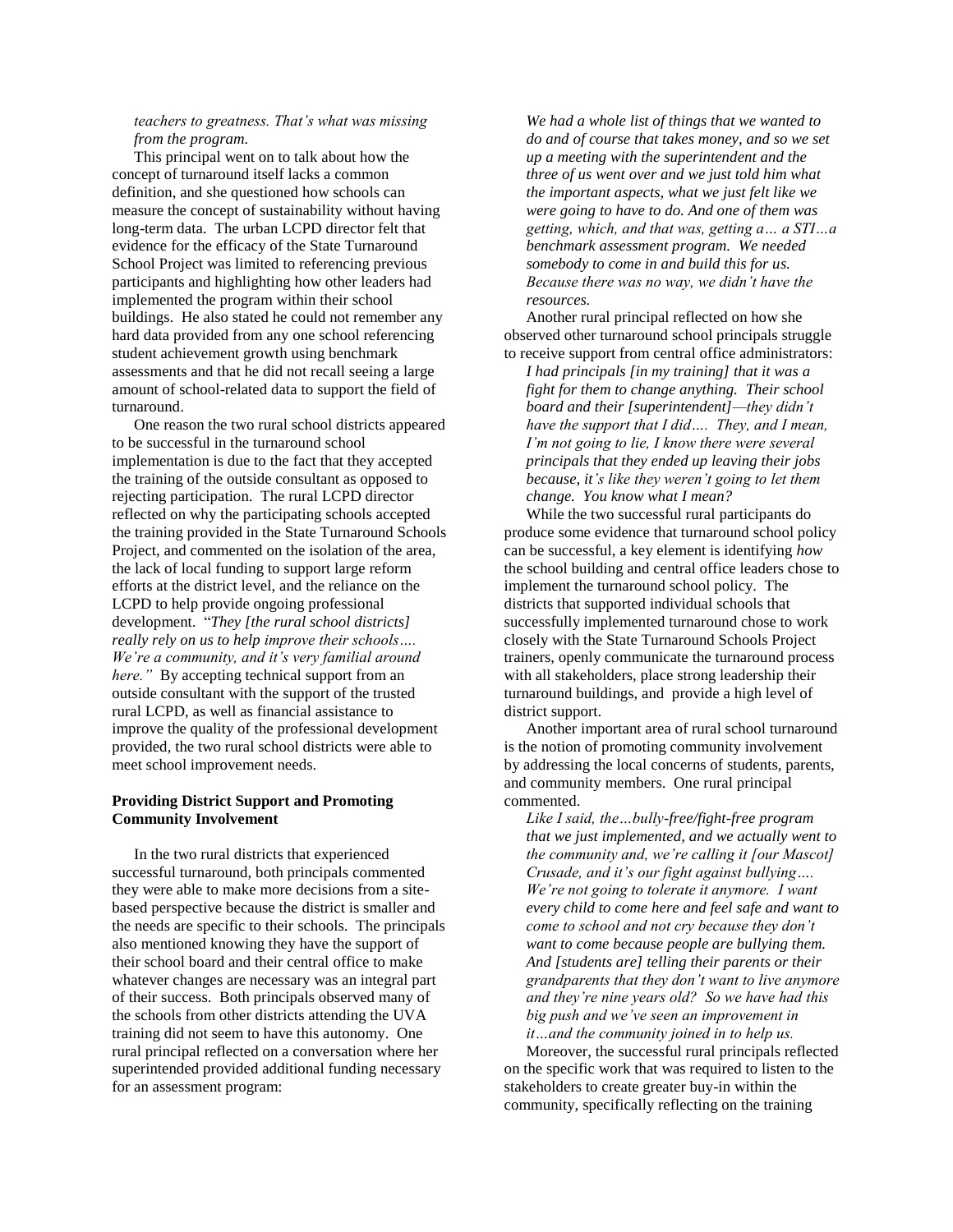they received during their time participating in the State Turnaround Schools Project.

*Dealing with people. A lot of it was how you take your clientele and work with them and convince them to do what you want them to do. The best I remember was, 'How are you going to get people to follow you as a leader?' It was from a business point of view rather than as a principal. Getting the buy-in from whoever it is, the community or the parents or the kids or your teachers or whoever it is.*

As a result, there exists a real need to understand how rural leaders can engage the community and understand why this is such an important aspect of creating school turnaround in a rural area.

In addition to working with the community to address local concerns, the rural school participants mentioned the reality of negotiating the politics that can be pervasive in more rural areas.

*But that's part of small town, what's it called? Small town politics. Good old boy politics. Good old boy system. I don't know, but one thing about the town…and the school board, and the district, they knew, they knew we had to make a change. After that tornado hit here five years ago…it took its toll on the economy, and took its toll on the whole community.*

The two successful schools districts clearly understood the need for support of the turnaround process at the district level, allowing for them to openly convey a change in practice that signals to the teachers, students, and stakeholders of the school district that school turnaround efforts are top district priority. Consequently, these schools were able to address change in the context of the needs of the community and work in a collaborative manner to address how the school, the school district, and the community could work together to promote improved student achievement and a high standard of living.

#### **Shared Leadership and Shared Accountability**

Perhaps the most important aspect of the State Turnaround Schools Project training for a majority of the schools that participated was the improved ability for leaders to target areas of needed improvement among staff and empower other leaders within the building to further develop the school with shared leadership. The school building principals that were successful implementing school turnaround efforts were invested in the process, knew exactly what they needed to improve upon, sought the leadership of teachers within the building, and actively sought out the assistance of the LCPD staff to provide the professional development necessary to help teachers make strides towards improvement.

*[I have] an instructional coach and now she is in charge of our testing, and every single week she has questions for them, or she has charts for them to do. All it's doing is tracking their teaching to see where they are weak and where they are strong. We're also at a point in this building after probably the first year, that we can discuss those bad scores and people not be crying when we leave.*

The rural LCPD director felt that these schools that were successful in the program were not solely successful because of the State Turnaround School Project training, but also because of the style of leadership that existed in the building.

*You've got to have really great leadership for that to be effective at the school level…. The schools who were effective had excellent leadership…. They were instructional leaders. They didn't just manage the building. They were involved in every piece of it along the way. They were in the trenches with them.*

Both rural principals acknowledged the State Turnaround Schools Project made their staffs more accountable to understanding where their students are academically and what instruction they need to provide to help them become proficient, which supports the idea of working collaboratively to meet the diverse needs of students.

*Well, like I said, and I think we talked about this a little earlier, as far as how it impacted the staff, they had to become more accountable for everything that they did within their classroom. They have a more in-depth understanding of where there kids are and where they need to take them. Collaboration. They realize how important collaboration is…among themselves and grade levels.*

One rural district administrator stated she felt that the State Turnaround Schools Project was helpful in creating turnaround, but that success was also dependent on the willingness of the principal to make immediate changes through action, and that this commitment trickled down to staff members in the building. The district administrator went on to say that the principal of this rural turnaround school was very direct, honest, and realistic about addressing the low student achievement of the school building. Moreover, she is "in the trenches" with the teachers and leads by example, which greatly impacts the culture of the building. Both successful turnaround principals commented that in order to work at their school, teachers need to be "willing to do whatever needs to be done" and "do whatever it takes to work with these kids" to help students make improvements. As a result, both of these principals were able to turn their schools around as a result of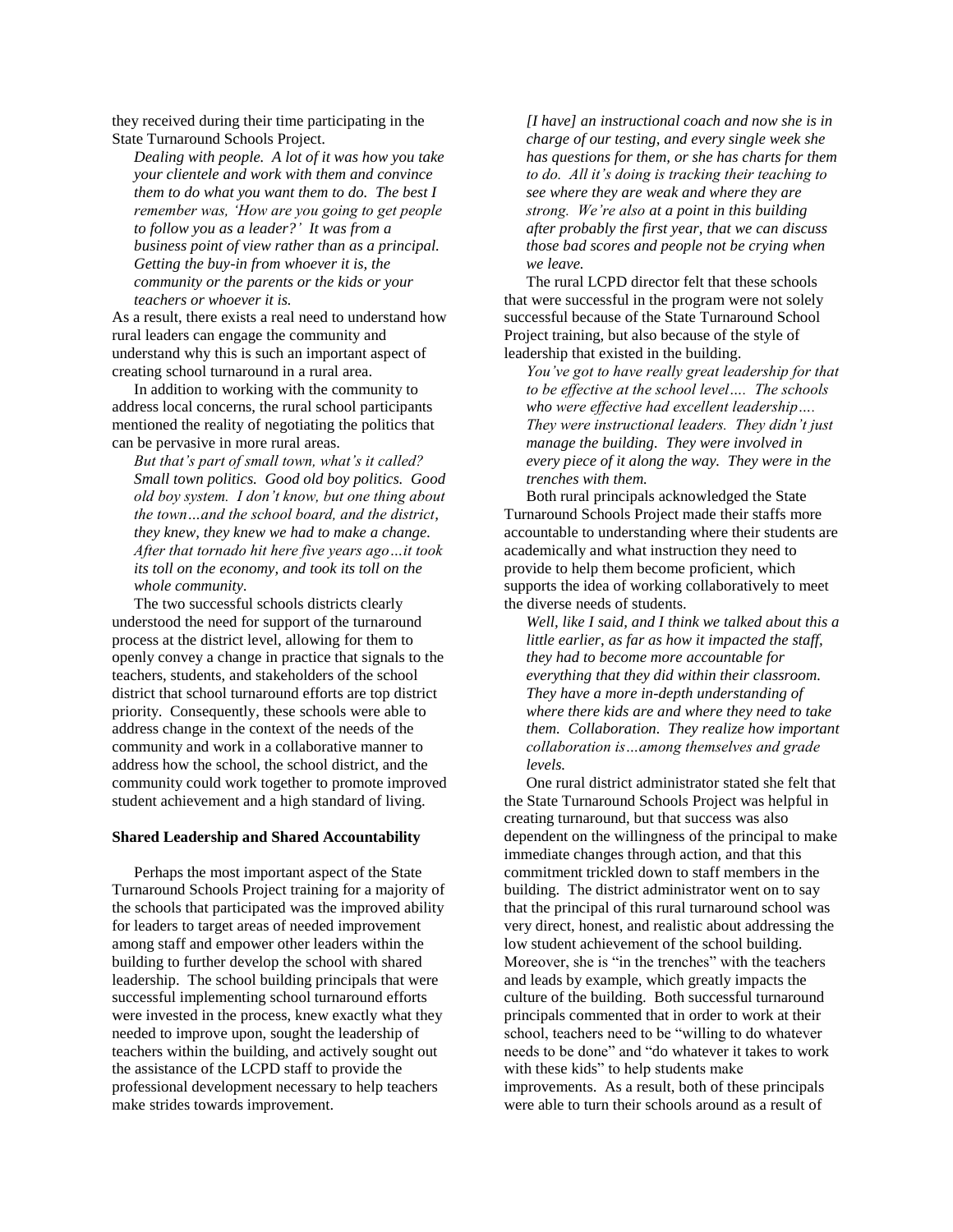not only leadership, but a *type* of leadership that is hands-on and can create change by modeling action.

The rural LCPD director felt the schools who received professional learning community (PLC) training prior to partaking in the State Turnaround Schools Project were able to make quick student achievement improvement because of their experience leading collaborative leadership teams. Rather than a top-down approach to leadership, school improvement team members collaborated to hold each other accountable. The LCPD director observed:

*Here's something else that a lot of people may or may not identify, but our two schools…who were successful in the program, both of them had been professional learning communities prior to going into the turnaround project….They were a continuing school in the PLC project, so they had had tons of that collaborative team time. Just building the collaborative culture. Most of our schools had not, had never thought of having collaboration time with other teachers.*

The two schools that did make improvement from this region had implemented the PLC process prior to implementing turnaround reform efforts. Moreover, because they had also received a lot of professional development in purposeful collaborative team time and building a collaborative culture, they were perhaps more ready to take on the State Turnaround Schools Project training. As a result, shared leadership and accountability did influence implementation in the sense that in order for turnaround efforts to be successful, staff members had to learn to work together to think differently about collaboration to create lessons that support academically successful students, how data must be used to influence adult behavior to better address the needs of students, and how staff members must be accountable to each other to work as a PLC.

#### **Discussion**

This research aims to address how rural schools can serve their community in creative ways while simultaneously responding to the pressures of school improvement efforts and extends past findings on school turnaround (Mette, 2013) by detailing *how* and *why* rural schools were able to successfully implement turnaround school policy. Findings highlight the importance of a partnership based on clear communication, support and accountability between turnaround consultants and school officials, the presence of strong district support for school building administration for turnaround school policy implementation, and the positive impact shared

leadership and shared accountability has on transforming the culture of a turnaround school.

In order to better meet the needs of the teachers and principals as adult learners, the rural LCPD director felt if the participating turnaround schools were to make a difference in the communities they served, the building principals and school district administrators had to work closely with the UVA Turnaround staff to ensure ongoing support as the reform effort was implemented, strengthen the relationship between the school building principal and central office to ensure the turnaround school could focus entirely on implementing the reform effort, and work closely with the support of the LCPD to model specific professional development on how to use data to improve instructional staff member performance. An example provided was how one LCPD assessed baseline knowledge of the participating teachers' skillsets in order to provide targeted support and professional development of educators. An outcome of this process is what the LCPD director refers to as a "roadmap of professional development" that allows principals to target who they must work with and what they must work on in order to improve the quality of the instructional staff. As such, the use of data not only informs instructional decisions, but also determines adjustments adults have to make in order for students to be successful.

The regional differences regarding the perceived value of the State Turnaround School Project participation provides valuable insight as to perhaps why the rural region was more successful than the urban. The rural LCPD director felt the State Turnaround School Project training was excellent; however, the support she provided to her schools was much more specific than what she learned from the State Turnaround School Project. While she felt the training was good, it was not aligned to the specific needs of the districts involved in the program, and she took it upon herself to transform the support being provided to meet individual needs. As a result, *how* improvement was provided by the rural LCPD is a result of specific training on improved teacher instruction by modeling more engaging instructional practices for teachers, conducting more focused evaluation of teachers to target needed professional development, having difficult conversations with under-performing teachers, and managing time and resources more efficiently in a building. By listening to the specific needs of the participating turnaround schools, the rural LCPD was able to provide much needed practical implementation support that could be used immediately in a building to help bring about improvement.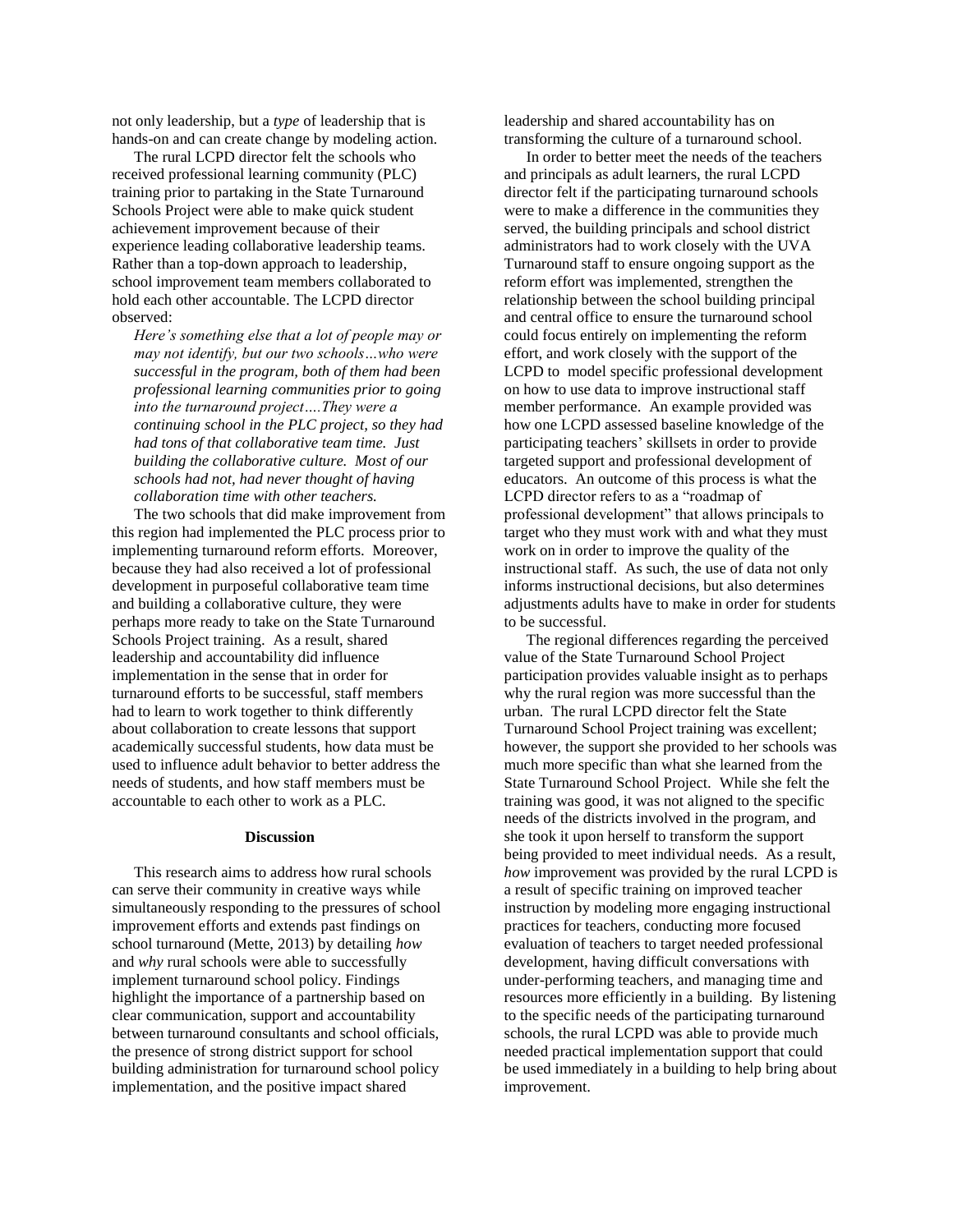Because she attended the training, the rural LCPD director felt she better understood the goal of the program and was able to act as bridge between administrators and teachers who did not attend the training. The rural LCPD who helped support the two successful turnaround participants seemed to serve as the "glue" between the administrators and teacher leadership teams and the training personnel of the State Turnaround School Project. This seems to address *why* the rural region was perhaps more successful in implementing the turnaround reform effort. Additionally, the rural LCPD staff member felt that she was aware of the potential for an implementation dip during the second year of implementation she was better prepared to support the continual improvement of student achievement in the participating schools.As a result, the rural LCPD group came into the regional school buildings to see how they could help rather than inviting educators to come to them. The monthly meetings provided time to reflect on implementation of 90-day plans and identify what strategies were working and what needed to be changed or adapted. Through these monthly meetings, a network was created for the turnaround schools in this rural region where they could share successes with each other. However the rural LCPD provided more than just networking opportunities—it helped identify workshops and offered professional development, including, but not limited to: training on administrative walkthroughs using the Instructional Practices Inventory (IPI), Response to Intervention (RTI), Writer's Academy, new teacher training, high-quality engagement instruction activities, and modeling data team meetings to help focus on instructional improvement. Specifically, one principal mentioned the professional development that the rural LCPD provided in order to help teachers improve instruction so that students' individual needs can be met (e.g., modeling lessons). This additional layer of schoolfocused support most likely helped play a crucial part in why there was more successful turnaround in one region and not the other.

#### **Conclusions and Implications**

The participating rural region is, by nature, smaller and more community-based. All but one participant in the State Turnaround School Project study mentioned the fact that they believed school turnaround was easier to accomplish in a smaller, more community-based district, because of the ability to serve the needs of the students in a turnaround school building as opposed to the political needs of a larger district itself. In the two rural districts, the size of the district was smaller than their urban

counterparts and the turnaround communication plans were clearer and more concise with regard to students, teachers, and community members, allowing the rural districts to better support the needs of the turnaround school. Additionally, in the rural districts, principals were better able to assess the instructional needs of teachers to promote a culture of shared leadership and accountability.

Moreover, the participants from the rural region seemed more willing to change the behaviors of the adults to increase the success of their students, even although this meant much more work for the teachers. While the participating principals of the rural region acknowledged that the additional work put a stress on their faculty members, they also stated the culture of their building had completely changed, to the point that the shared accountability of the building now drives the work of all employees because the focus of the educators is to build on the success of the increased student achievement. The ability of school leaders to implement school turnaround reform efforts reflects the expectations of the different regions, including the leadership role the LCPD provided in the rural region to help identify necessary professional development that impacted the success of the State Turnaround School Project.

Additionally, there is a real need to acknowledge that in order to turn a school around, the relationship between the turnaround consultant, the school, and school district must be clearly articulated. Both sides must understand the required shift in perspectives, actions, and expectations, not only of themselves but of each other. Once a clear line of communication has been established regarding the turnaround process, it appears that schools will be more likely to find success in completing a school turnaround program. The second aspect that must accompany clear communication is the notion that drastic school improvement must be supported at the district level. Without the support of the school district to openly promote school turnaround efforts within the community, as well as the existence of a strong relationship between central office personnel and the principal of the turnaround school, school turnaround will most likely not occur. Therefore, there is a great need to drive school improvement from the district level with clear communication and support from the turnaround consulting agency. In doing so, the school and school district are able to engage the community in the turnaround process and transform the school reform effort into a community-based improvement plan.

The third facet of school turnaround, and perhaps the most important vehicle to drive change, is the concept that building-level leadership matters. The schools that successfully implemented the State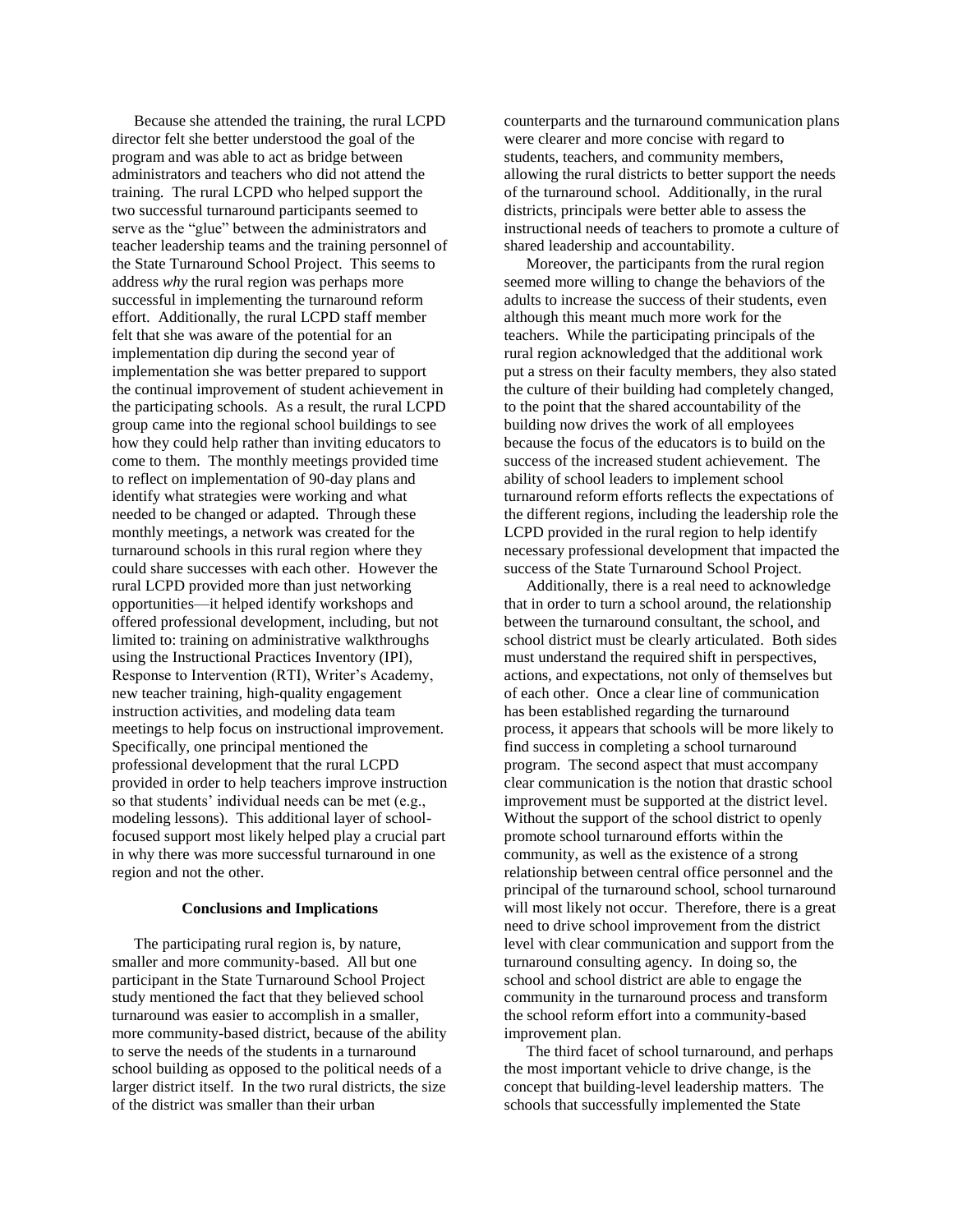Turnaround School Project training into their everyday practice seemed to go beyond the training provided. These schools had highly interpersonal leaders who were able to build relationships, not only with the teachers and students in their school buildings, but also with the LCPD staff members as well as the UVA Turnaround trainers. In doing so, these highly skilled interpersonal leaders were able to influence the fourth aspect that is required in school turnaround, changing the school culture to promote shared leadership and shared accountability within their school buildings. With the support of teacherleaders, the turnaround principals worked together to develop a mission and vision for their school buildings that allowed their respective faculty members to take part in a shared-decision making process and increase buy-in to the school turnaround program. By identifying individual strengths among their faculty members, and finding ways to provide professional development to address individual weaknesses, these leaders were able to implement school improvement in the face of daunting accountability standards, improve their school climate, and ultimately improve student achievement.

#### **References**

- Ayers, J. (2011). *Make rural schools a priority: Considerations for reauthorizing the Elementary and Secondary Education Act*. Washington, DC: Center for American Progress.
- Bibeault, D.B. (1982). *Corporate turnaround: How managers turn losers into winners*. New York: McGraw-Hill.
- Boyne, G.A. (2006). Strategies for public service turnaround: Lessons from the private sector? *Administration & Society, 38*(3), 365-388.
- Corbin, J., & Strauss, A. (2008). *Basics of qualitative research* (3rd ed.) Los Angeles: Sage.
- Duke, D.L. (2008). *Keys to sustaining successful school turnarounds*. Charlottesville, VA: Public Impact.
- Erwin, S., Winn, P., & Erwin, J. (2011). A comparison of urban, suburban, and rural principal leadership skills by campus student achievement level. *Administrative Issues Journal: Education, Practice, and Research, 1*(2), 3-17.
- Harrigan, K.R. (1988). Strategies for declining industries. In K. S. Cameron, R. I. Sutton, and D. A. Whetten (Eds.), *Readings in organizational decline: Frameworks, research, and prescriptions* (pp. 129-149). Cambridge, MA: Ballinger.
- Johnson, J. (2006). *Compounding challenges: Student achievement and the distribution of human and fiscal resources in Oregon's rural school districts.* Washington, DC: Rural School and Community Trust.
- Leithwood, K., & Strauss, T. (2008). *Turnaround schools and the leadership they require*. Toronto, ON: Canadian Education Association.
- Mette, I.M. (2013). Turnaround as reform: Opportunity for change or neoliberal posturing? *Interchange, 43*(4), 317-342.
- Murphy, J. (2008). Turning around failing schools: Policy insights from the corporate, government,

and nonprofit sectors. *Educational Policy, 23*(6), 796-830.

- Murphy, J. (2010). Turning around failing organizations: Insights for educational leaders. *Journal of Educational Change, 11*(2), 157-176.
- Murphy, J., & Meyers, C. V. (2008). *Turning around failing schools: Leadership lessons from the organizational sciences.* Thousand Oaks, CA: Corwin.
- Monk, D. (2007). Recruiting and retaining highquality teachers in rural area. *The Future of Children, 17*, 155-174.
- Nelson, S. (2010). Leveraging the unique features of small, rural schools for improvement. *Lessons Learned, 1*(5), 1-4.
- O'Neill, H.M. (1986). An analysis of the turnaround strategy in commercial banking. *Journal of Management Studies, 23*(2), 165-188.
- Pearce, J. A., & Robbins, D. K. (1993). Toward improved theory and research on business turnaround. *Journal of Management, 19*(3), 613- 636.
- Schuchman, M.L., & White, J.S. (1995). *The art of the turnaround: How to rescue your troubled business from creditors, predators, and competitors*. New York: American Management Association.
- Slatter, S., Lovett, D., & Barlow, L. (2006). *Leading corporate turnaround: How leaders fix troubled companies*. San Francisco: Jossey-Bass.
- Stake, R.E. (2010). *Qualitative research: Studying how things work*. New York: The Guilford Press.
- Strange, M., Johnson, J., Showalter, D., & Klein, R. (2012). *Why rural matters 2011-2012: The condition of rural education in the 50 states*. Washington, DC: Rural School and Community Trust.
- Strauss, A.L. & Corbin, J. M. (1998). *Basics of qualitative research: Techniques and procedures*